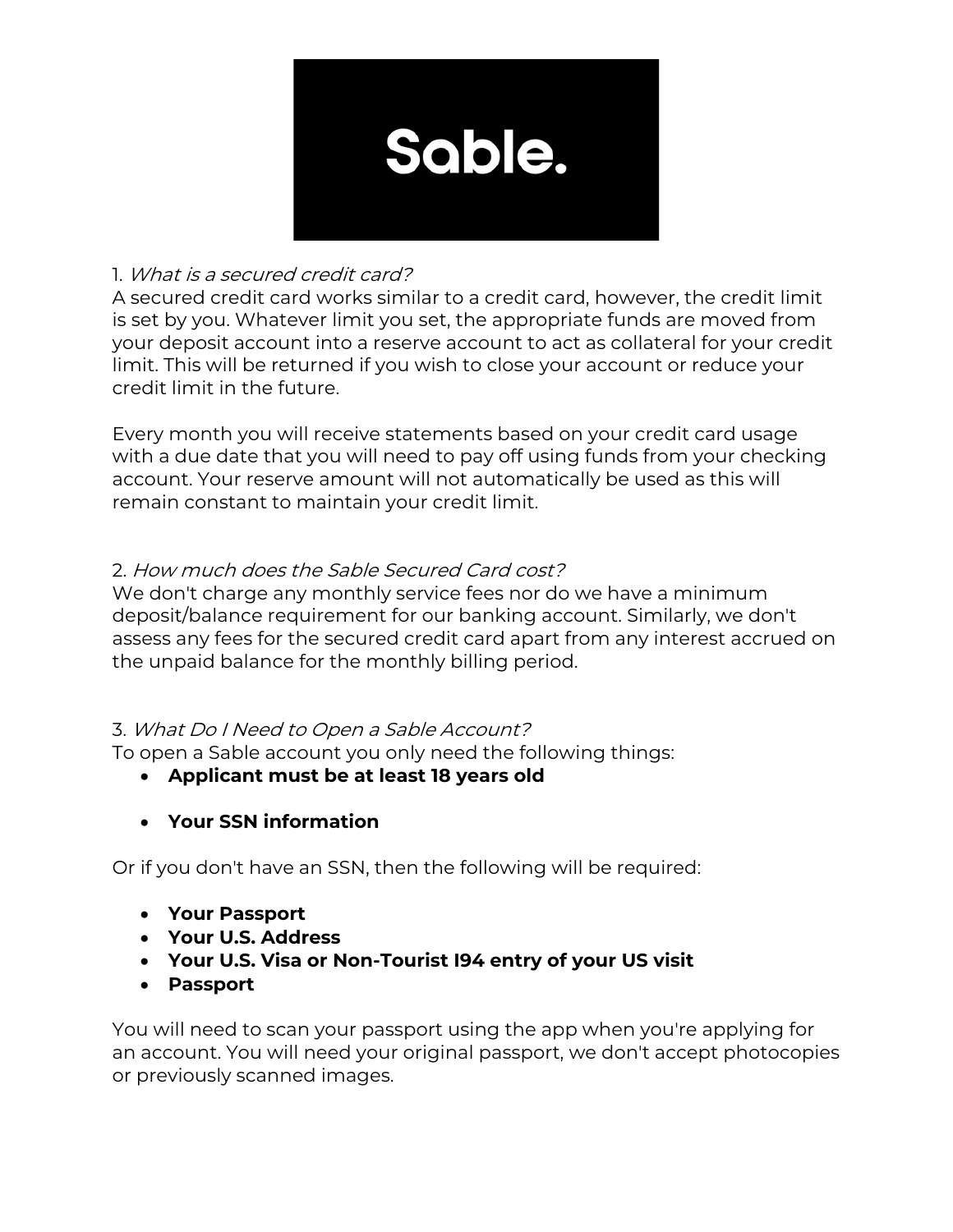• **US Address**: You need to have a Residential US Address to open an account. This is a regulatory requirement. We will automatically ship your card to the address you provided.

## • **Your Visa or valid I94 entry into the US (for non-US Citizens)**

If you are not a US citizen, we will ask for a second document. This will be the US visa attached to your passport. If you don't have a US Visa, that is probably because you entered the US with a visa waiver (e.g. a TN Visa or an ESTA). In this case, select the I-94 option and we will verify your visa waiver electronically.

• **Your SSN (if you have one):** If you have a Social Security Number, you're required to provide it for verification purposes.

#### 4. Why do you ask for these documents?

We have to make sure that you are opening the account and it is not someone using your identity. This is for your safety as well as to comply with US regulations.

### 5. What kind of card does Sable offer?

The Sable Secured Card is a Mastercard.

#### 6. Does the card work in Puerto Rico?

Yes, this card works in all states and US Territories, but you must provide a valid residential address, not a PO box, to be approved for the card.

#### 7. I don't have a US credit history. Can I use Sable products?

Absolutely! Our products are especially made so that you can enjoy higher credit limits even when you don't have a US credit history.

#### 8. Will you run a soft or hard check of my US credit history?

We won't run any type of credit history to open your secured credit card. Our products are geared towards people who may not have substantial credit history in the United States.

## 9. How long will does it normally take to get approved? When I am approved will I receive a welcome email?

Approval typically happens automatically, barring any unforeseen verification issues. You will receive a welcome email at that time.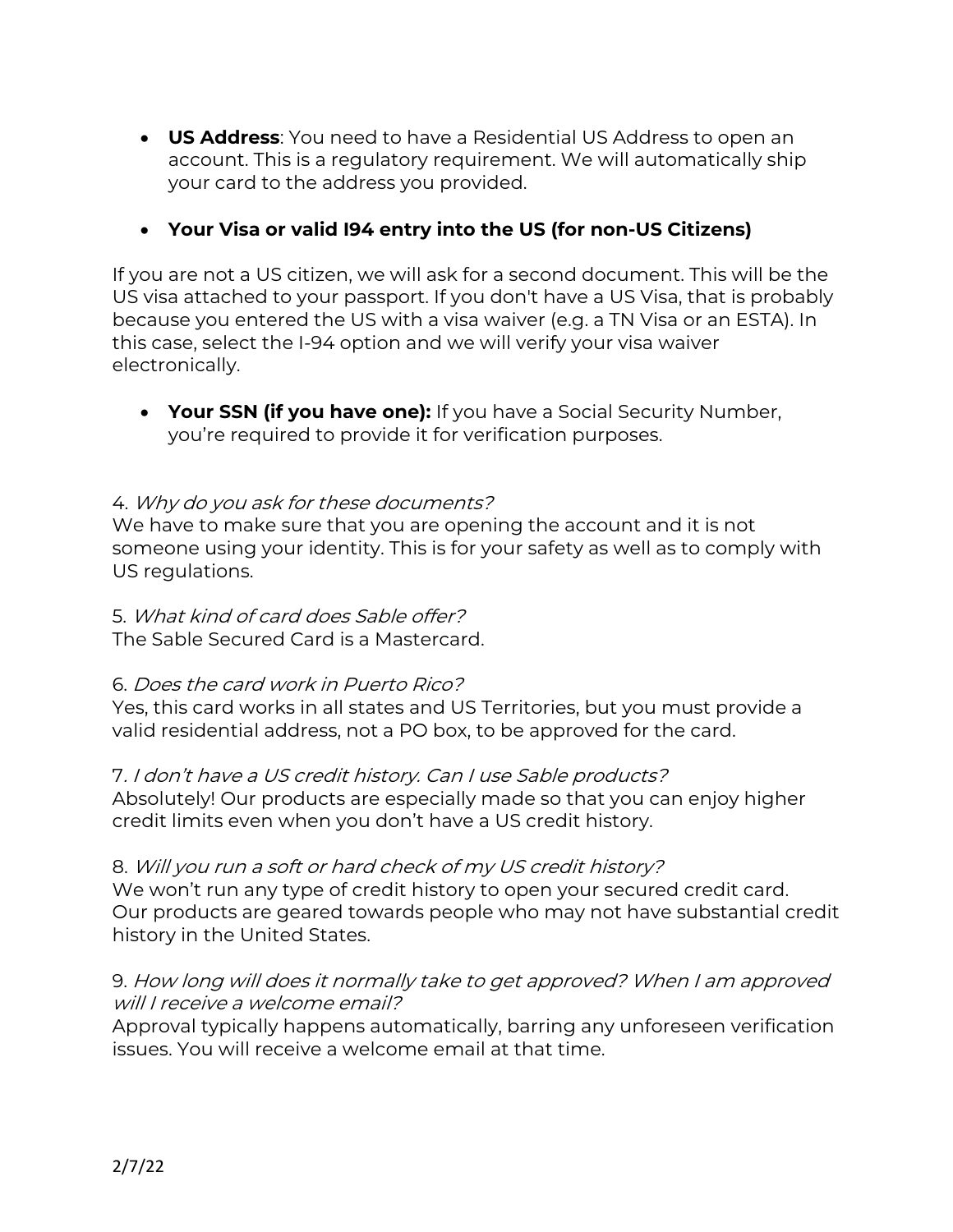10. What credit reporting agencies does Sable report to? Experian, Equifax, and Trans Union

11. How do I add the security deposit for my Secured Credit Card? To add your security deposit, all you need to do is navigate to the Secured Credit Card in the Cards screen of the Sable app and choose to "increase credit limit." This will automatically deduct the funds from your Sable Banking Account to a reserve account to act as the security deposit for your credit limit!

## 12. How is the credit limit established for my Secured card?

We offer a secured credit card with a credit limit against the amount of money you deposit into your account. For example, if you deposit \$1,000, we reserve that money in a secured deposit account and give you a credit limit of \$1,000. You can spend the same amount--by charging it to your Sable card. Why not just use a debit card? Because unlike a debit card, our secured card will build your credit history.

## 13. How do I pay my Secured Credit Card balance?

To pay off your Secured Credit Card balance, please choose the "Pay your secured credit card" option in the move money tab in the Sable app. This will deduct the funds from your Sable Banking Account and pay off your outstanding balance.

14. What is the billing cycle for the Sable Secured Credit Card? Your Sable secured credit card has a billing cycle from the 1st to end of every month. You will only need to pay off whatever your statement (that you receive via email in the first 2 weeks of the month) says that you need to pay.

The due date counter that you see in the app currently only counts down to the 27th of every month as that is the due date for all secured credit cards with Sable currently. Similarly, the balance due shows the current outstanding balance on your Sable account and does not reflect what you may actually owe on your cards. Please follow your statements for accurate information on the amount due and the due date information.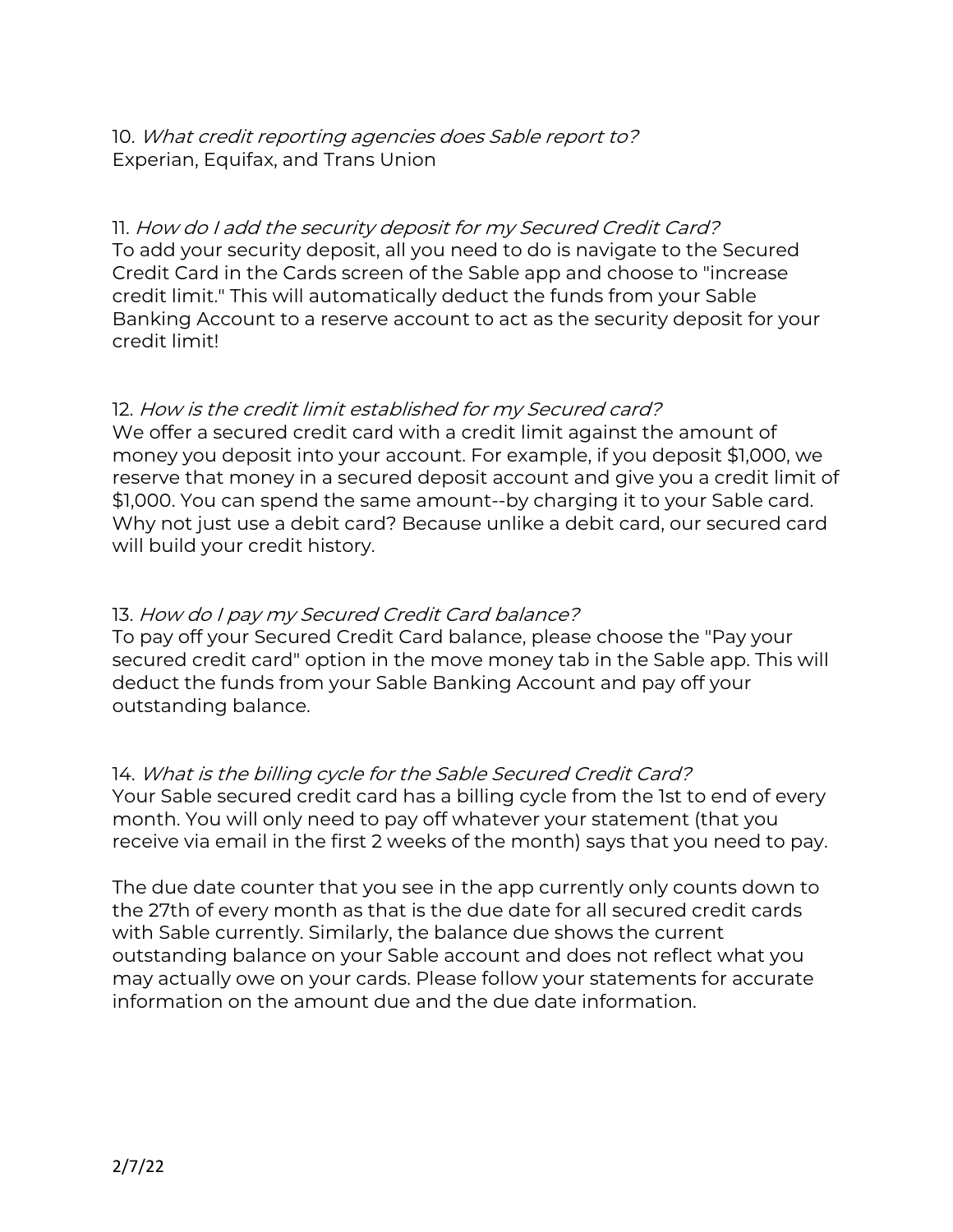#### 15. What happens if my payment is late?

If your payment is late, you will be charged interest on the portion of the payment that you have not paid down by the due date. This will reflect in your next month's statement.

### 16. How do I modify my credit limit?

You can increase your credit limit by navigating to the "Cards" screen in the app, swiping on the image of the card till you see the "Sable ONE Secured Credit Card" and then choosing to "Set Credit Limit". We will move the requested funds to a "Sable Secured Deposit Account" from your bank account to act as the security deposit for your credit limit. For a secured card, you can increase your credit limit up to \$10,000.

To reduce your credit limit, please contact Customer Service by emailing help@sablecard.com from your registered email address and we will reduce your credit limit and move the necessary funds to your checking account within 1 business day! Please note that the lowest credit limit we currently offer is \$10.

17. What is the APR for this card? Variable rate + 9.99%

18. Can I use the Sable card to receive funds for deposit like a bank account? Yes. Your account and routing number are available in the app. Simply log into the Sable app, go to the account overview screen (home screen), and click on bank account (i.e. "checking") and then account details, to view the routing number and your account number.

## 19. How long does it take to receive my card after completing the application?

Your physical card(s) will be shipped to your mailing address within 8-12 business days after you open your account. Once you receive your physical card(s), they can be used immediately after activating them in the app. To provide you faster access to your account, you'll be issued a virtual card as soon as your account is verified and created. The virtual card(s) can be used for online transactions and with digital wallets such as Apple and Google Pay.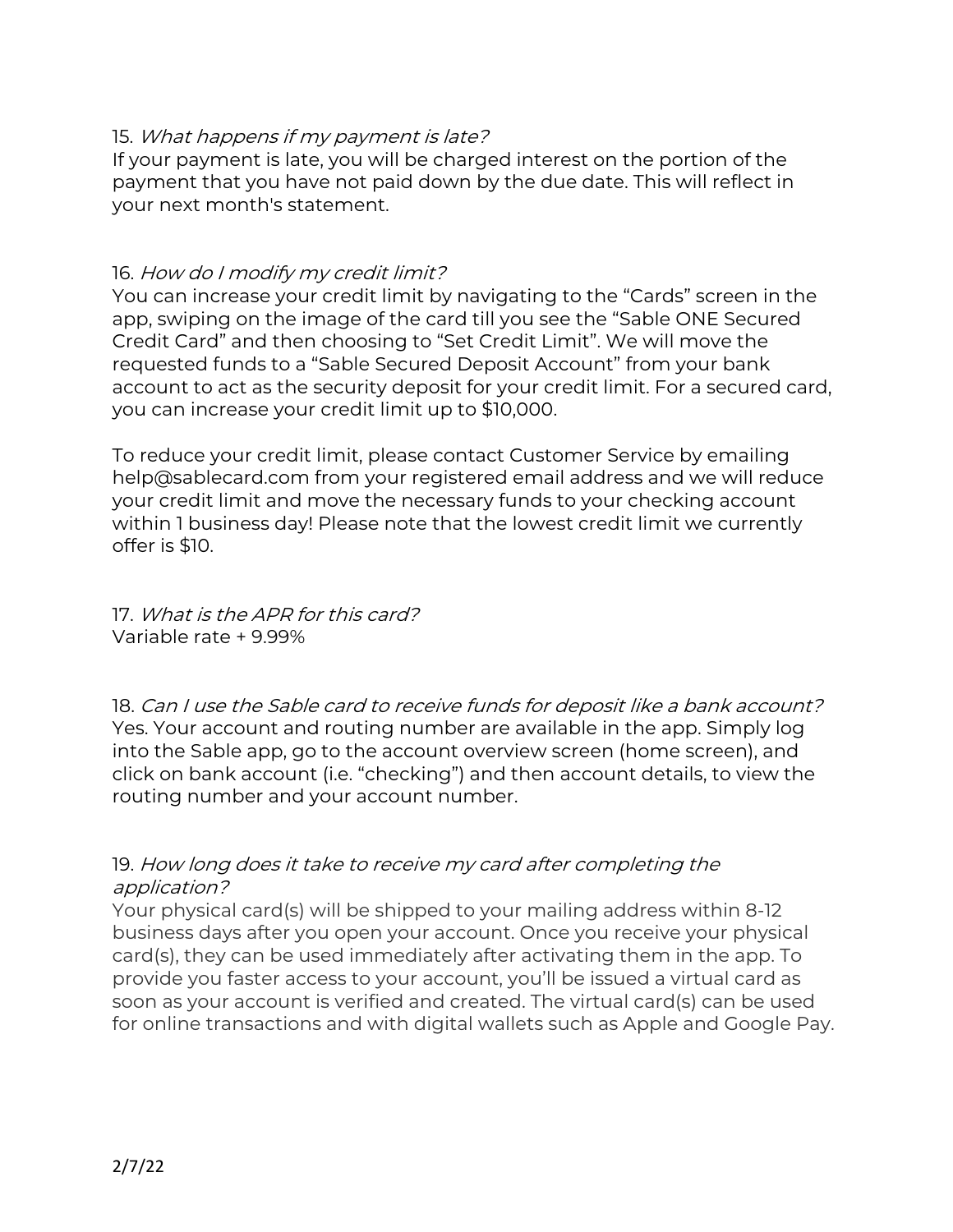## 20. Is approval 100% guaranteed, and what are the most common reasons for denial?

No, it's not 100% guaranteed, but only a small section of customers need to have a review of their application. Identity verification failures (address on file doesn't match, for example) are the most common reason for not getting approved. Sable will reach out for additional documents in the event of denial for further verification.

21. How long will it take to see a positive impact on my credit score? A typical user sees some positive impact as they use and pay the card each month.

22. What point increase does the average user typically experience? Sable is working with the credit bureaus to collect better data at this time, but have seen great results across the board, according to user experiences.

23. Can this be used for business? No, this is a card for personal use only.

### 24. If I were to graduate from the program or close my account, how would I get my secured funds back?

Funds would be returned as a credit statement or can be moved into a Sable debit account.

25. Would there be any situations where an account would be suspended? If suspicious or fraudulent activity, the card may be suspended. In this case, Sable will reach out to verify activity with the customer.

## 26. Can I have multiple lines of credit with Sable?

No. A Sable customer can have one line of credit with the company at a time.

# 27. Do you also offer non-secured credit cards?

Yes, when a customer graduates from a secured card, Sable offers a traditional unsecured credit card as well. Customers who want to take advantage of the Sable unsecured Credit Card can switch from secured to unsecured without having to get a new card number. Credit limits for the Sable unsecured Credit card range from \$1,000 to \$7,500.

# 28. How should I report a lost or stolen card?

Log into the Sable app, go to the Cards section > Manage your cards > then choose to either Block Plastic Card or Block your Virtual Card. You must then follow up by contacting us at help@sablecard.com to report the card lost/stolen. We will verify that your address is still correct, cancel your